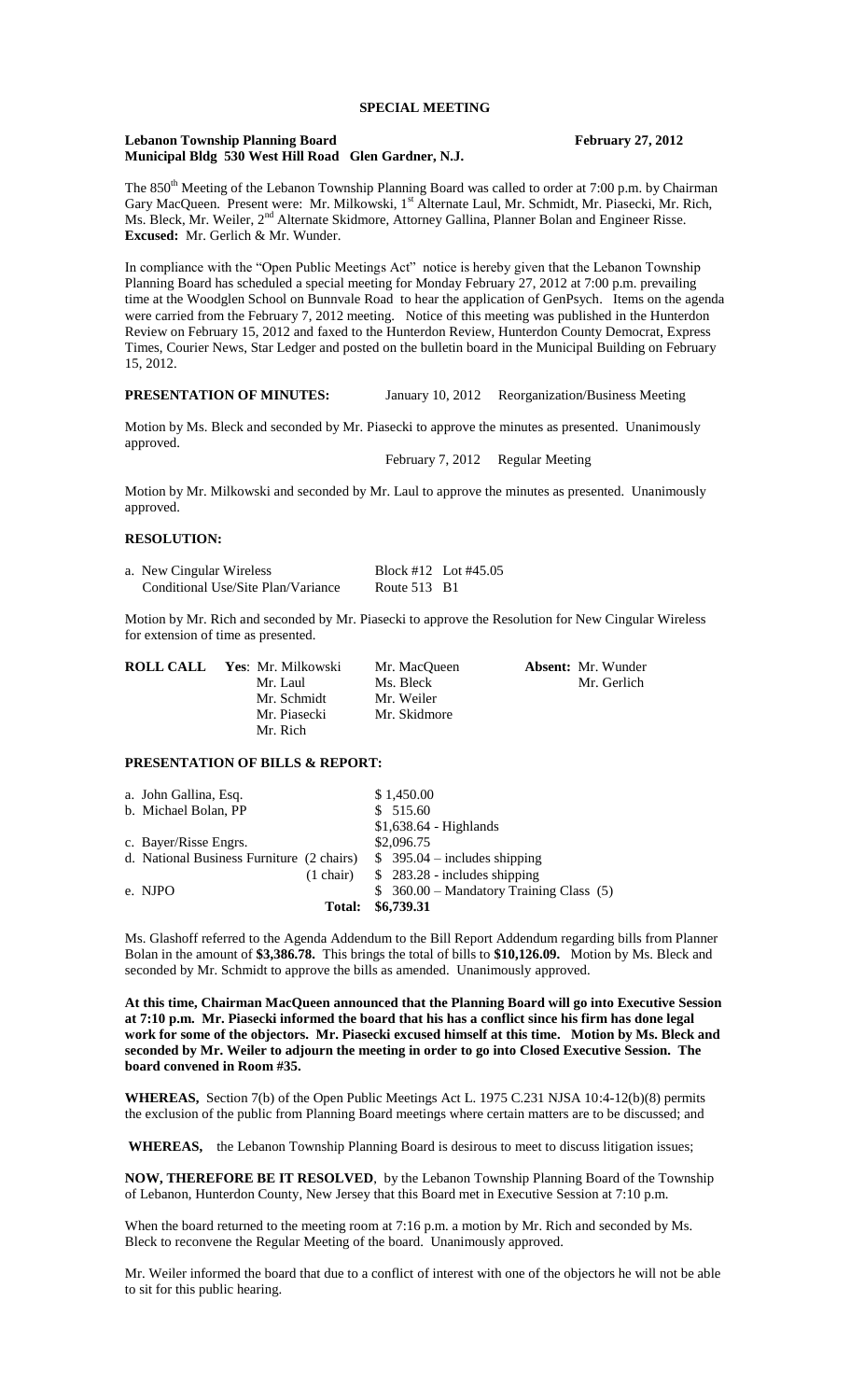## **Lebanon Township Planning Board February 27, 2012 Page 2**

# **NEW BUSINESS:**

GenPysch, P.C.<br>1065 Highway 22 W. Trimmer Road & Rou Suite 3D Bridgewater, N.J. 08807

Trimmer Road & Route 513 I5

**PUBLIC HEARING** Conditional Use with Site Plan & Variance

Attorney Lloyd Tubman of Archer & Greiner was present to represent the applicant. Attorney Tubman said they are looking for approval for a Conditional Use with Minor Site Plan and a Variance for an additional free standing sign.

Attorney Gallina announced that all the notices are in order and the board can proceed with the public hearing. The following items were marked into evidence: **A1-**Affadavit of Proof of Service, **A2-**Certified List of Property Owners and Utilities, **A3**-Notice to Property Owners, **A4-**POD Slips, **A5**-Notice in Newspaper, **A6**-Taxes Paid, **A7-**Concept Plan Proposal. Attorney Gallina announced that all the notices are in order and the board can proceed with the public hearing. Attorney Gallina announce that Mr. Piasecki and Mr. Weiler due to a conflict of interest have excused themselves from the proceedings. Attorney Tubman asked to have the following people sworn in: Dr. Henry Odunlami, Georgette Jungles, Esq., Planner Brian Slaugh, Architect Michael Hanrahan and Engr. Kevin Smith.

Attorney Tubman said there have been questions as to whether this use is a private hospital or a residential treatment center. Attorney Tubman read from the New Jersey Code regarding hospitals. One of the items in the code refers to over-night stays at a facility which it would then be considered a hospital. Attorney Tubman also referred to the ordinance and the definitions of institutional and said the Planning Board has the jurisdiction to hear this application. At this time, Attorney Tubman had Dr. Odunlami give testimony. Dr. Odunlami said he is the founder of GenPsych which he started in 2005 as a Mental Health Outpatient Facility. GenPsych is licensed by the State of NJ and with the State Department of Health and Division of Addiction Services. Dr. Odunlami said that GenPsych has grown and become one of the largest mental health programs in NJ with the only full Dialectical Behavioral Therapy Intensive Outpatient Program and Partial Hospitalization Program in New Jersey. Dr. Odunlami said he has 3 outpatient facilities in New Jersey and one in Sumter, South Carolina. He is also affiliated with Carrier Clinic in Belle Mead, N.J. Dr. Odunlami said they have on staff 8 Psychiatrists, 3 Advanced Practical Nurses; Psychologists, Nurses and 10 Physicians, Nurse Practitioners and numerous highly trained therapists which provide a wide spectrum of treatment to clients. 5 of the Physicians are located at the Bridgewater Facility.

Dr. Odunlami went through the process from when a person is admitted until discharge. Dr. Odunlami said his facilities are voluntary. Since they are a private facility they do not take court ordered patients. Dr. Odunlami said they would like to have at least 13 patients. There would be 4 full time staff 24/7 which would consists of 2 nurses, 1 mental health worker, one security guard for each shift. Sometimes family members accompany the patient at the time of admission. Dr. Odunlami said patients are medically cleared before entering the treatment program. Patients would be at the facility for 2-4 weeks. During that time they are not allowed to leave the premises. During the day the average number of staff would be 6-8 staff members. At the end of their inpatient stay, they would return home and continue on an outpatient basis. During their hospital stay, the patient is not allowed to have a vehicle on site.

At the conclusion of Dr. Odunlami testimony, Chairman MacQueen asked if the board had questions of the witness. Mr. Schmidt asked what the maximum number of patients would be since the application states 16 and 13 was mentioned. Dr. Odunlami said either 11 or 13 because of the Highlands and the septic system. Mr. Laul asked what burden would there be on a rescue squad. Dr. Odunlami said there would not be a burden. They will be able to deal with most issues that would come up. Ms. Bleck asked how old would be the youngest patient. Dr. Odunlami said 18. Visitation would only be on Sundays for family members only. Mr. Skidmore asked about traffic flow on the weekends with family members coming to visit. Dr. Odunlami said cars would be entering and exiting from Trimmer Road. There would be no more then 13 extra cars on Sunday since that is the only day for family visitations. Mr. Skidmore asked about being licensed by the State. Dr. Odunlami said once they are approved for the use, then they will apply to the state for a license. Mr. Skidmore asked about state inspections and how often. Dr. Odunlami said they would be inspected once a year. Mr. Skidmore asked what happens if you fail an inspection. Dr. Odunlami said they grant a temporary approval until what failed is fixed and then you would be re-inspected. Mr. Skidmore asked if the board could get a copy of the state standards for this type of facility. Dr. Odunlami said yes. Mr. Skidmore asked what the possibility was for a patient to just walk out the door and go wandering in the neighborhood. Dr. Odunlami said all the doors will have alarm systems which will go off if someone goes outside unattended. Chairman MacQueen asked if the Bridgewater facility was their main facility which is there home base. Chairman MacQueen asked about transportation. Dr. Odunlami said their transportation is in-house only. Mr. Milkowski asked if they accept court ordered patients. Dr. Odunlami said no, they are a private facility and take insurance. Mr. Milkowski asked if it were at all possible for them to get court ordered patients. Dr. Odunlami said court ordered patients don't have insurance and since they are a privately run facility, they would not accept patients without insurance.